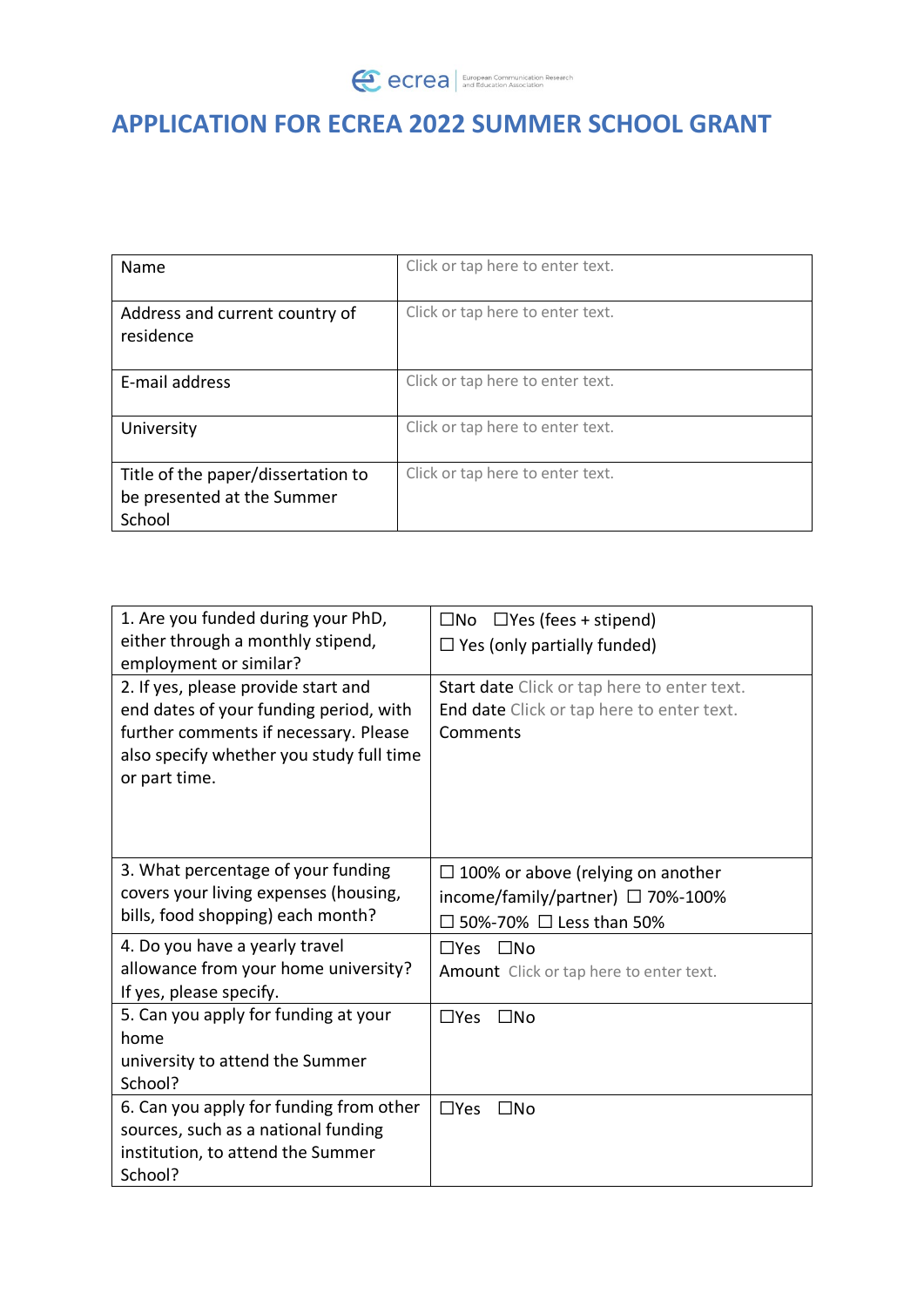**CCrea** European Communication Research

## **APPLICATION FOR ECREA 2022 SUMMER SCHOOL GRANT**

| 6. How long have you been enrolled    | Click or tap here to enter text. |
|---------------------------------------|----------------------------------|
| as a PhD student?                     |                                  |
| 7. Do you have access to regular      | $\Box$ Yes<br>$\Box$ No          |
| feedback sessions on your PhD at your |                                  |
| home university, for example in       |                                  |
| regular PhD seminars or colloquia?    |                                  |
| 8. Have you ever attended a national  | $\square$ Yes<br>ΠNo             |
| conference or PhD workshop?           |                                  |
| 9. Have you ever attended an          | $\Box$ Yes<br>⊟No                |
| international conference or PhD       |                                  |
| workshop during your PhD education?   |                                  |
| 10. Have you ever attended an ECREA   | $\Box$ Yes<br>l INo              |
| ECC conference?                       |                                  |

| 11. Are you a member of ECREA?         | $\Box$ Individual member            |
|----------------------------------------|-------------------------------------|
|                                        | $\Box$ Member through institution   |
|                                        | $\square$ I am not an ECREA member* |
| 12. Are you a member of YECREA?        | $\Box$ No<br>$\square$ Yes          |
| 13. Are you active/have been active in | l lYes<br>$\square$ No              |
| the past as YECREA representative in   |                                     |
| any of ECREA Sections or Temporary     |                                     |
| <b>Working Groups?</b>                 |                                     |
| 14. Are you a member of ALAIC?         | $\sqcup$ Yes<br>$\square$ No        |
| 15. Are you a member of any other      | $\Box$ Yes<br>$\Box$ No             |
| research association? If yes, please   |                                     |
| specify which.                         | Click or tap here to enter text.    |

*\* Only ECREA members are eligible to receive Summer School grants. Candidates who are not members of ECREA must start their membership application process. All successful applicants will be required to join ECREA before their acceptance onto the program is confirmed.*